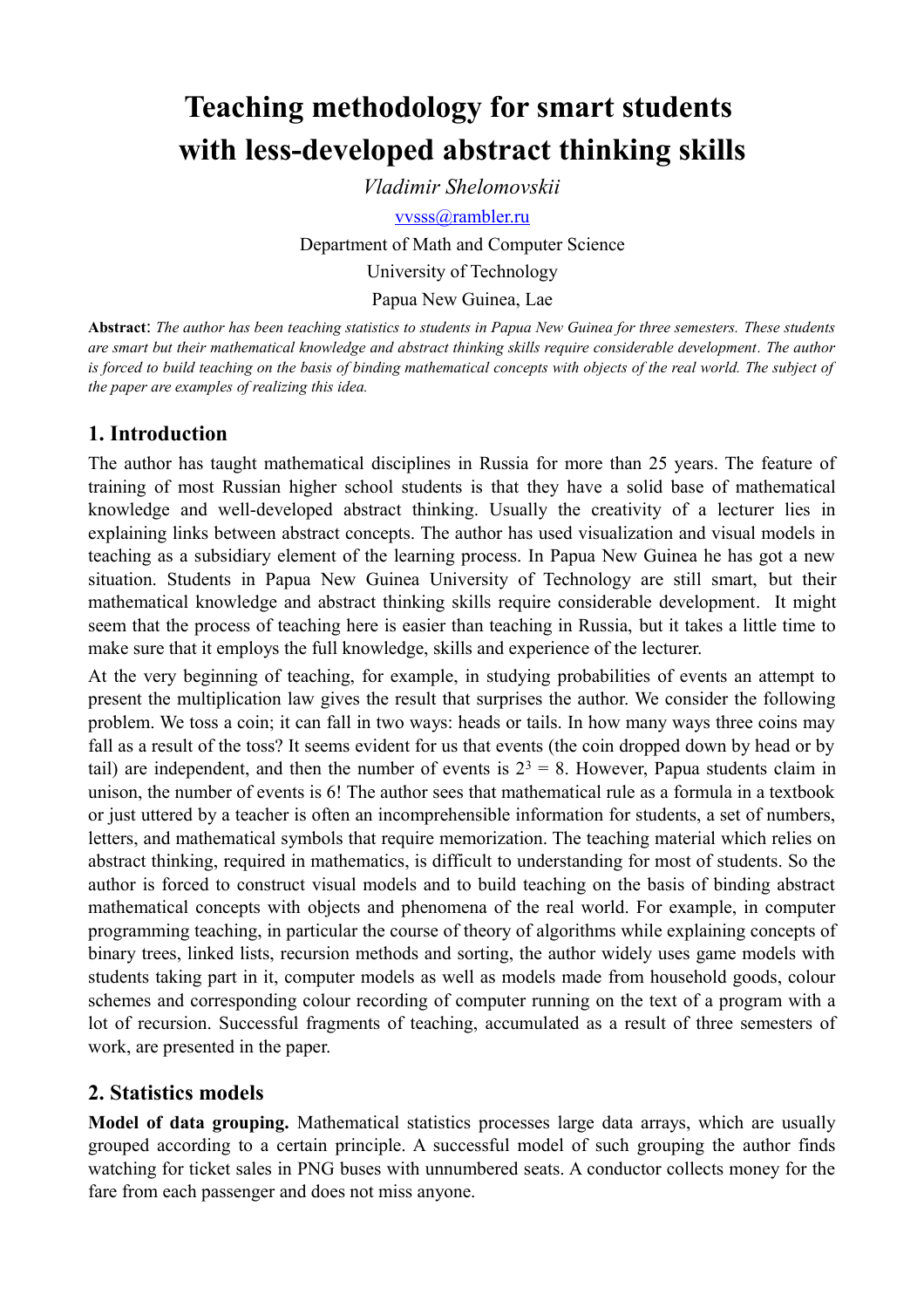Let's assign the numbers to passengers according to their place in the bus, starting from the row in the fore-part of the bus. The passenger number 1 sits at left in the first row in the fore-part of the bus. Further numbers are assigned to passengers to the right in the same row, and then in the same manner in the next row. Let's consider the variant when each passenger gives money to the conductor when he wants. Let's arrange the numbers of passengers according to the order in which they are delivering money to the conductor. In this case we get a disordered (random) sequence consisting of passenger numbers. If the conductor uses such method, it is easy to miss someone and it will be difficult to find it if the passenger does not want to pay.

Let's consider another variant. The conductor collects money according to rows, each containing 1- 4 seats. At the first step, the conductor takes money from the passengers sitting at the first row, then he moves to the next group (second row), and so on. The psychological feature of people's thinking is used: we may easily remember the objects if their amount is no more than 7. If the number of objects is 8 or more, we usually lose something. It is clever solution of the problem, at the moment of payment service the conductor is controlling only a group of 4-8 people (1-2 rows). The mathematical aspect of this method is that the conductor sorts the passengers and makes data grouping using the rows. This illustrative example is used before the explanation of the model of data grouping. It helps students to carry out the grouping entirely consciously.

**Model of mathematical point.** Statistics deals with objects which have a lot of properties that can be measured quantitatively. Each measurement gives a certain number. Statistics typically combines a pair of numbers that characterize the object, in a form of a pair of coordinates of a point on the coordinate plane, and then considers the totality of these points, evaluate a mean, a standard deviation, quartiles and so on. The author is looking for visual models everywhere, in every moment of everyday life. He drinks a cup of tea with honey. Immersed in thought, he forgets to wash the cup. A small amount of honey remaining on the bottom of the cup attracts many ants. The author photographs them, uses the appropriated computer programs to process the picture and integrate it with the coordinate system. The computer illustration is used in the assignment for visual evaluation of the statistical distribution parameters.

The problem is formulated as following. Let each ant corresponds to one observation, the point with coordinates  $(x, y)$ . We have the set of pairs  $(x_i, y_i)$ ,  $i = 1..n$ . It represents the data in the set of observations. The axes of the coordinates are shown. Estimate: (a) The number  $n$  of the ants. (b) The mean  $E(Y)$ . Show the line  $y = E(Y)$ , (c) 2-percentile for *x*. Show the line  $x = 2$ -percentile. Etc.



**Figure 1** Ants used as mathematical points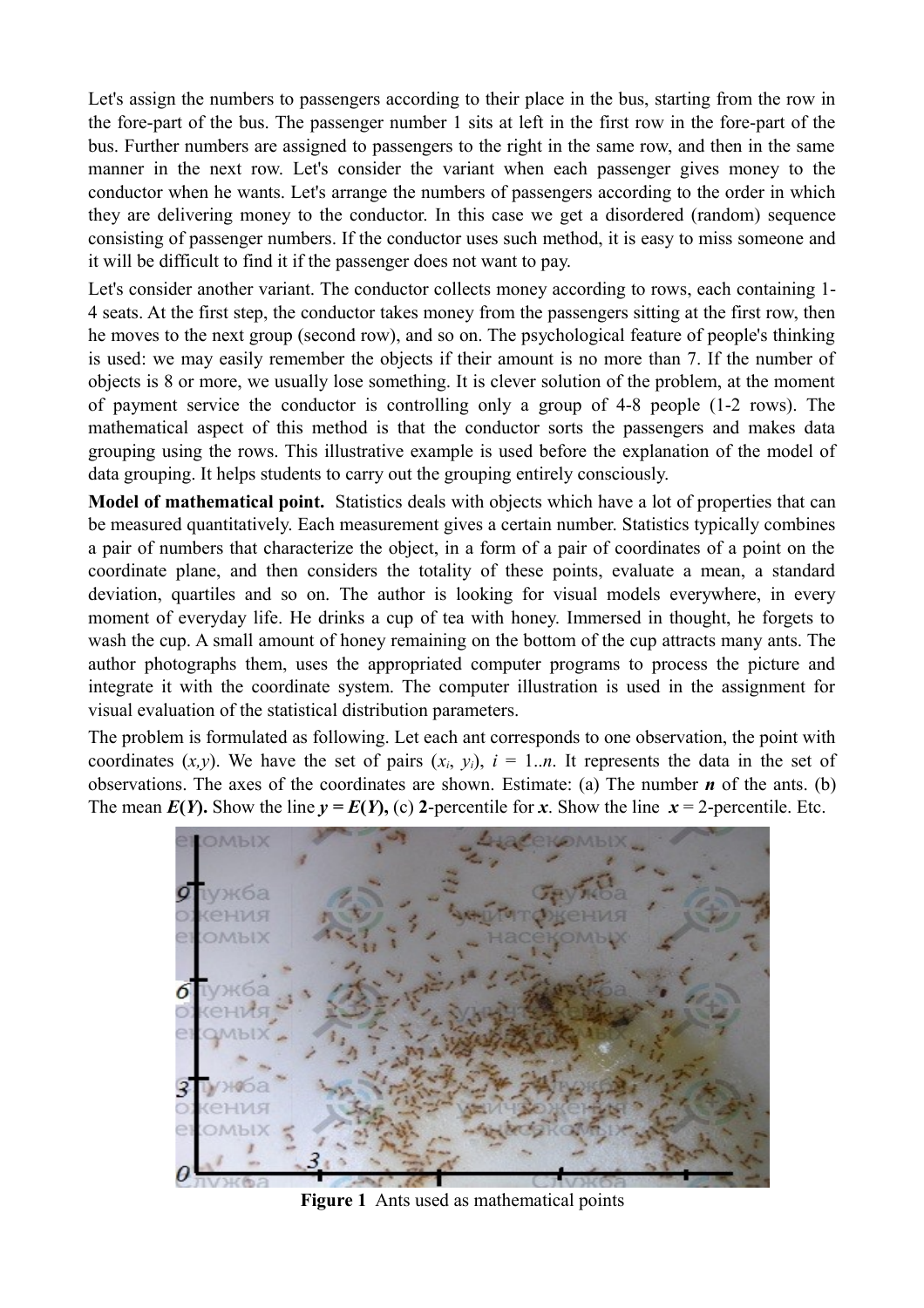**Model of a random variable and a standard deviation.** Internet resources devoted to the history and geography of the country give ideas to create exciting, emotive tasks of the mathematical course. The author tells the story about the geographical journey of the ship named Beagle with captain Robert FitzRoy, later the first governor of New Zealand. The model of a geographic point is used which we first need to draw onto the map. The point is drawn with a certain error, that is, in fact we get a region containing the valid point. Then following seafarers have to find that point in the ocean. A colorful description of the ship with a sailor in the cask at the top of the mast, its observation zone and the final cry "Land!" allows us to emotionally characterize the standard deviation, and its meaning. Accordingly, the concept of the necessary accuracy of a parameter estimation arises.

**Model of the statistical distribution.** The author takes advantage of the fact that large wall clocks of the same type are available in most university rooms: secretariats, library and many classrooms. These clocks allow to explain many aspects associated with a random variable. Accurate clocks must show the same actual time. However, the real clocks show what they show. The accuracy of the testimony of these clocks is significantly different. Typically, there is a large group of clocks, showing the time which differs from the actual time on 2-3 minutes. There are several precise clocks (within minutes, usually in the rooms of very neat secretaries) and a certain amount of clocks, which readings are different from the actual time on 10-15 minutes.

The data of the time shown by clocks of the same type in university rooms at different moments and the time shown by the checking watch at the same moments is transformed to the data set *t<sup>i</sup>* measured by minutes (as the difference of the raw data). This data group forms bell-shaped distribution with a very long tail, which is typical for the actual data, but is absent in normal distributions, which are typically used in teaching.

The preparation requires an hour before the lecture: the author visits 10 easily accessible places (secretariats, rooms for academic conferences, the library, free accessible administrative offices). He records the time shown by the wall clocks and the time on the author's phone. Two rows of numbers are written on the whiteboard and the author begins data handling. The lecturer makes calculations using Scientific calculator in Scientific Mode. Students use the same calculators, each being able to make own calculations and check the results.

| Location | <b>MCS</b>        | <b>ME</b> | CE                        | <b>MN</b>       | Rosa Kekedo   AS |                                   | Europa Library |                 | Sandover |
|----------|-------------------|-----------|---------------------------|-----------------|------------------|-----------------------------------|----------------|-----------------|----------|
| Clock    | $10.07,5$   10.18 |           | $10.09,5$   10.03   10.14 |                 |                  | $\vert 10.15.5 \vert 10.17 \vert$ |                | $10.20.5$ 10.25 |          |
| Phone    | 10.06             | 10.07     | 10.09                     | $10.12$   10.14 |                  | 10.16                             | 10.19          | 10.20           | 10.23    |
| $ t_i $  | 1,5               |           | 0.5                       | -9              |                  |                                   | -2             | 0.5             | ∠        |

In mathematical statistics it is important to understand the chain of inter-related activities, including data collection, selection of suitable data (Winsorisation or trimming the data set), data processing, evaluation of accuracy of the result, transition from a data set to a random variable. Students are learning to find the confidence interval for the mean value of the variable, to formulate conclusions, to use findings in practice. In the example with clocks the time difference is found as the deviation from the baseline time shown by the phone. We are sorting the data set. It turns out that clocks are working with very substantial errors in two secretariats, more than 10 minutes. That is outliers are found. Winsorisation is performed. As a result, the dispersion found for the original and the dispersion found for Winsorized series differ about five times. The example helps to explain the essence of the random variable, as the realization of the true time in the specific clock. A confidence interval is found for the true time specified with the clock. The author together with students form conclusions about how to evaluate the true time at the selected moment: by the use of one most accurate clock, or a group of several clocks. The recommendations on the level of trust to different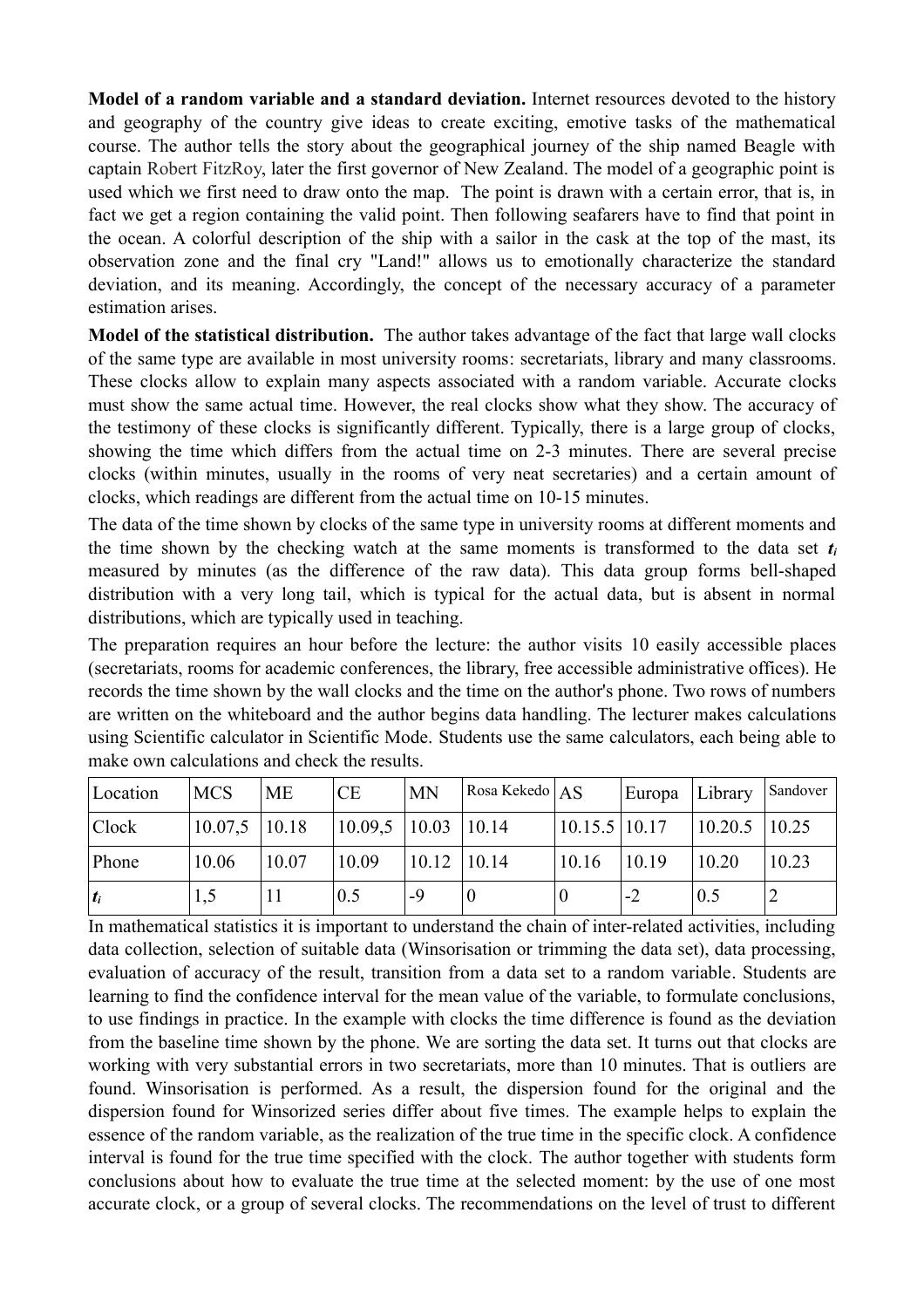clocks are made. Students may check the results on their watches. The explanation of the teaching material using this example is given on the general lecture and refined on tutorials in each group, that is, the total time is approximately two pairs (three hours) for each group.

**Model of outliers.** In mathematical statistics methods of data processing are significantly different in cases without outliers and with outliers presence. In the problem with clocks outliers are determined easily. The deviation from the true time is not more than 5 minutes for well tended clocks and more than 10 minutes for "orphan" clocks. The search of the average and the standard deviation for all indications and for data purified from outliers effectively and clearly shows the difference between robust methods, standard methods for purified data and standard methods, which can be formally applied for data with outliers.

**Model of sources of information.** The problem of information collecting also concerns the selection of data from the array. We must be able to discard redundant data and select those indications that meet certain conditions. One of the tasks in the statistics course assignment is associated with the selection of desired information from multiple datasets. We use publicly available Internet resources to obtain datasets. For example, sets of changing parameters that characterize weather in the area, in our case it is Lae city, PNG.

The problem is formulated as following. Use Lae Short Term Forecast (Figure 2). Let the start of observations be at 2 March and the finish at 9 March. 4 March is considered as "Today". Make the bar chart for sun days, days with rain and showers days. Explain, how do you get quantities of the days.



**Figure 2** Lae Short Term Forecast

The solution may be formulated as following. I remember, that sunny days were at  $2<sup>nd</sup>$  March,  $3<sup>th</sup>$ March, and today (4<sup>th</sup> March). I see in the table, that  $5 - 9$  March will be rainy. 10 March is out of the time of the problem.

## **3. Conscious data research**

**Evaluations for unobserved values.** Mathematical statistics is widely used for the evaluations for unobserved variables. Models of such evaluations are very useful. At the Papua University fluorescent lamps are used in the classrooms. It is known that the typical service life of fluorescent lamps reaches 2000 - 3000 hours in good supply voltage. In Papua it is typically that the voltage is quite unstable, voltage spikes often occur at the emergency shut down of buildings. Thus, the typical lifetime of fluorescent lamps is close to a half of year. A typical situation is when about a half of lamps work in the classrooms. One of the tasks in the assignment was associated with the evaluation of the following event "A half of lamps work in the room today and passport lifetime of a fluorescent lamp is 2000 hours. Evaluate when maintenance services was carried out in the room."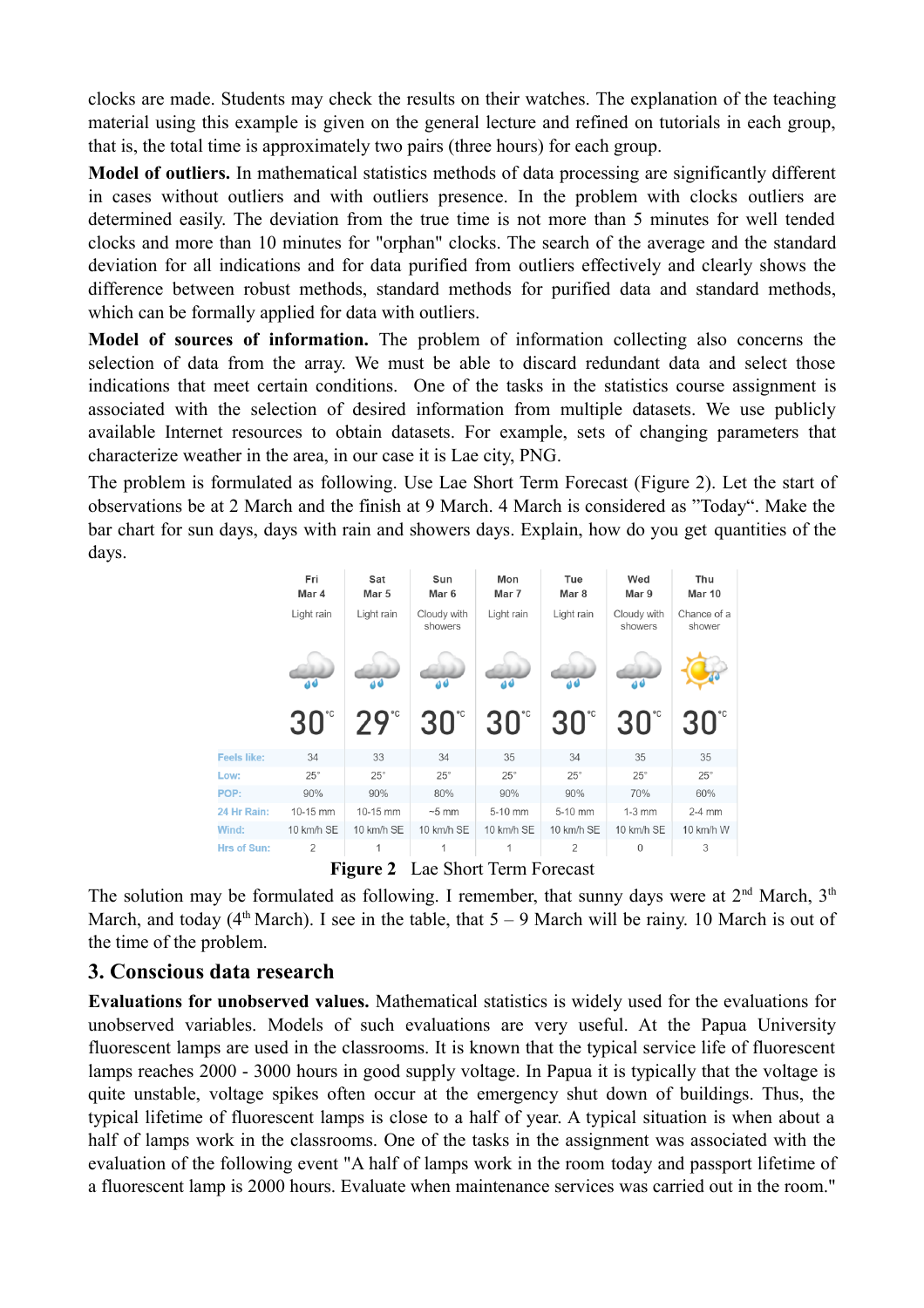The author expected difficulties with the transformation of hours in days and months, but suddenly faced with the students answers "18 hours" (ie, the time after the lectures) or "last year, because this year the lamps have been not changed". Throughout the course, students learn to use statistics in order to find answers to questions for which the ordinary worldly knowledge is no longer enough. But perhaps it is even more difficult to understand that the serrated mathematical rule, a computer and the Scientific calculator with the corresponding functions do not magically give the only possible answer to any question.

**Estimation of lie by using correlation** In magazines and newspapers we frequently come across data representations in a variety of forms. Data representations need to be looked at critically. Reading and interpreting graphical representations of data is not a trivial task. Many diagrams, charts or graphs in newspapers and magazines have been designed to magnify differences or to emphasize minor points. We should ask ourself questions such as: How is the data collected? Does the representation give a fair picture of the data? Is the data reliable? What purpose do the presenters of the data have? The author creates tasks, encouraging students to ask similar questions. Internet offers us an infinite number of resources on various topics, which would seem to have nothing to do with mathematics. But statistics is ubiquitous, it can deal even with poetry. The estimation for correlation can be applied to various objects and phenomena, and even to a poem. There are two first verses of the poem of William Blake.

Tyger! Tyger! burning bright In what distant deeps or skies

| In the forests of the night,      | Burnt the fire of thine eyes?      |
|-----------------------------------|------------------------------------|
| What immortal hand or eye         | On what wings dare he aspire?      |
| Could frame thy fearful symmetry? | What the hand dare sieze the fire? |

The problem is formulated as following. In the verses of the poem the total number of words in each verse,  $\gamma$ , and the number of words with three of fewer letters,  $\chi$ , are given in the table below. Let *m* be the number formed by two latest digits of your ID (if ID = 12345678, then  $m = 78$ ).

| <b>Verse</b>                       |          |     |        |     |            |        |    |
|------------------------------------|----------|-----|--------|-----|------------|--------|----|
| $\bullet$<br>$\tilde{\phantom{a}}$ |          |     |        |     | <u>. .</u> |        | 10 |
|                                    | oc<br>∠∪ | ن ک | $\sim$ | ت ک | co<br>20   | $\sim$ | m  |

1. Calculate the value of the product moment correlation coefficients in two cases: for first 6 verses, and for 7 verses.

2. How many verses are there in the poem? Explain how do you make the estimation.

In solving the problem students notice that statistics for first 6 verses and for 7 verses are very different. This leads to wonder, why? And how can the number of words in the old poem depend on ID of a given student?

**Lies, big lies, statistics and regressions**. American writer Mark Twain said: there are lies, big lies and statistics. Statistics is included in this list, as people often do not understand the basics of statistics and use its methods formally in situations where it is not permissible. To demonstrate this phenomenon the author examines the same data group (a total of five pairs of numbers) which is processed by a dozen different ways, getting very different results. The lecturer makes calculations using the Scientific calculator in Scientific Mode. Students use calculators to check the results.

#### **Linear Regressions**

Let the pairs  $(x_i, y_i)$ ,  $i = 1$ ... *n* be given. The pair  $(x_i, y_i)$  represents information about the object *i*. We will use two examples: *Case a*:  $(0,2)$ , $(1,1)$ , $(2,2)$ , $(3,4)$ , $(4,13)$ ,  $n = 5$ . *Case b*: We suppose that the point (4,13) is an outlier and use only the points  $(0,2)$ , $(1,1)$ , $(2,2)$ , $(3,4)$ ,  $n = 4$ .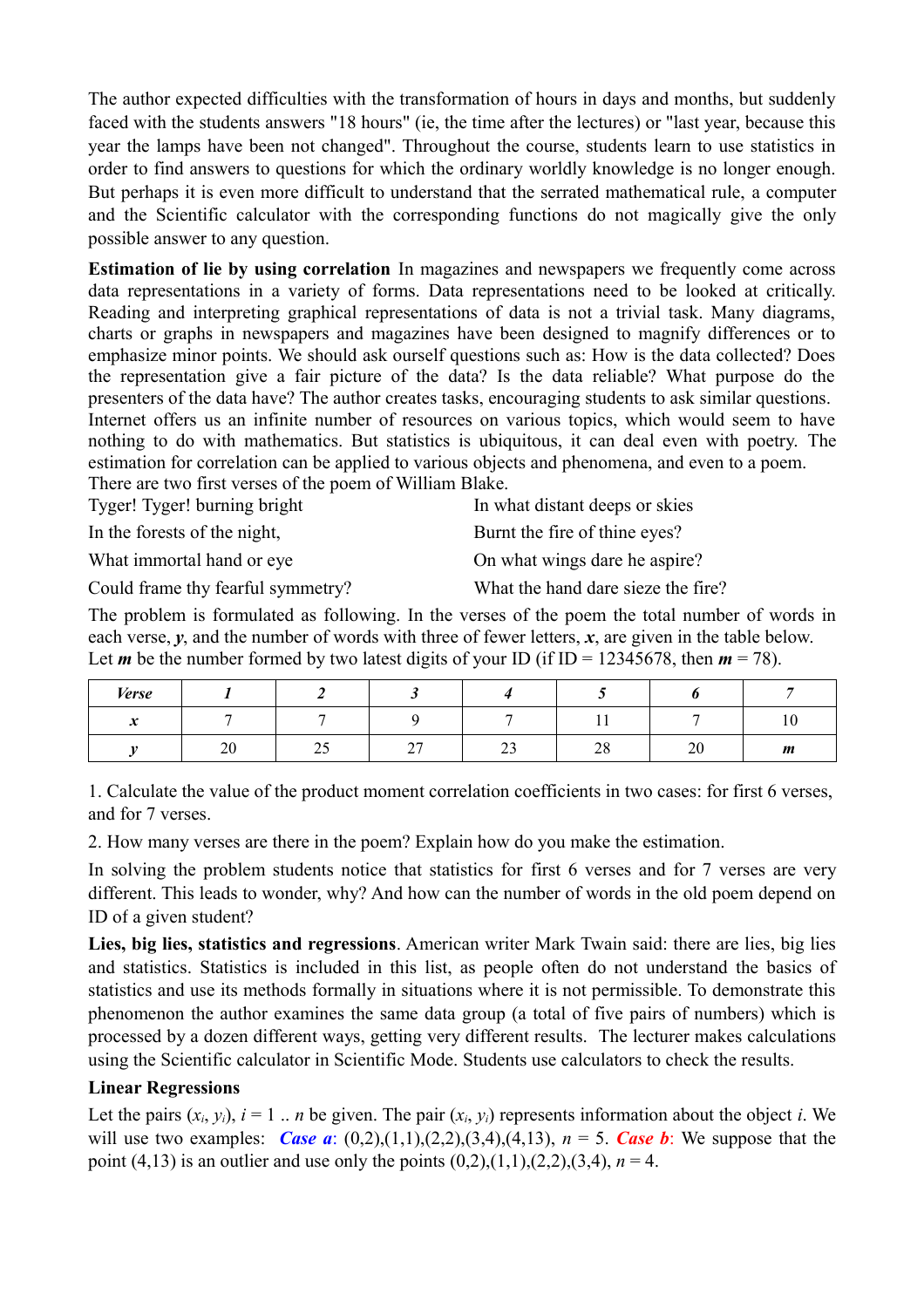We want to find the best fit straight line (regression line)  $y = y_0 + b(x - x_0)$  such that the sum of the squared distances  $d_i^2$  from points to the line be minimum. The point  $(x_0, y_0)$  is the midpoint of the set. We use the points *M* and *N* as follows:  $N = (med x_i, med y_i), M = (\bar{x}, \bar{y}).$ 

#### *Case a:*  $N = (2, 2), M = (2, 4.4).$  *Case b: M =* (1.5, 2.25).

The author explains the Ordinary Least Square Regression (OLS) estimate of *Y* on *X* and *X* on *Y.* We suppose that coordinates *x* and *y* have the same errors and find the Major Axis Regression (MAR). We suppose that the errors of the coordinates *x* (*y*) are proportional to  $\sigma_x(\sigma_y)$  and find the Geometric Mean Regression (*GMR*). In Figures 3 and 4.a we see two lines. The first (blue) straight line has the bigger slope and is connected with all points. The second (red) line is the best fit for 4 points.



**Figure 3** a) OSL estimation  $y(x)$ , b) OSL estimation  $x(y)$ , c) Major Axis Regression  $y(x)$ 



**Figure 4** a) Geometric Mean Regression, b) Linear nonparametric regression

We suppose that there is outlier and find the nonparametric estimator of the slope of the regression line (Figure 4.b) as a median of coefficients of slopes of the lines passing through the pairs of points

$$
(x_i, y_i)
$$
 and  $(x_j, y_j)$ ,  $1 \le i < j \le n$ ,  $x_i < x_j$ .  $b_{Sp} = med \frac{y_j - y_i}{x_j - x_i}$ .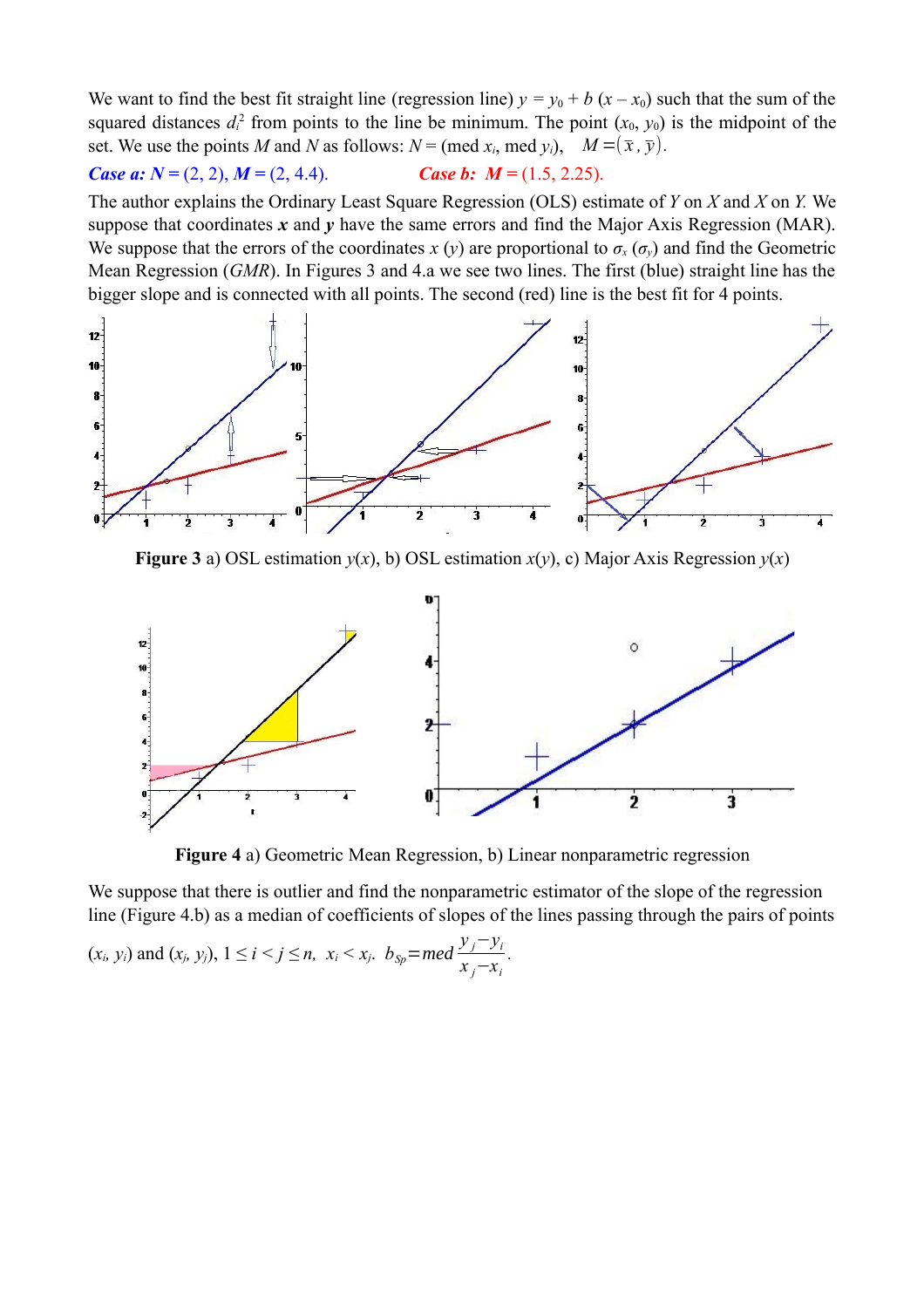We suppose that the fitted curve has the second order, we have the equation  $y = b_0 + b_1x + b_2x^2$ . We use a Scientific calculator and get  $y = 2.4 - 3.5 x + 1.5 x^2$ . Students understand the crib:

(SC: *Mode Mode* (SD REG BASE) 2 ►(Lin Log Exp) ►(Pwr Inv Quad) **3** A B C)

We suppose that the fitted curve may be  $y = a \times b^x$ . We take natural logarithms on both sides, get a linear model: *ln y = ln a + x ln b*, solve the linear model equation and get:  $y = 0.23 \times 2.73^{x}$ .



**Figure 5** a) Quadratic Model, b) Exponential model

What is the true model? Students study these examples and understand that the same data can produce different results.

**4. Teaching and Practice**. Mining industry is developed in Papua New Guinea, so the problem of land rehabilitation is acute. For this aim acacia trees planting is applied. Acacia trees are planted in neat rows with a fixed distance between plants in the row and the same distance between rows. If the distance is too small, plants suppress each other. If the distance is large, the soil is not restored effectively; plants do not form a single whole, and damage to plants frequently occurs. There is a question about the optimal distance between plants. Students of the Agriculture Faculty are looking for the solution to this problem.

The author has created the three-dimensional model using visualizing program GinMA [1]. The land rehabilitation work is carried out widely enough, so it was not difficult to get the real data for the model. The computer model shows the real separate section of the landings, a field with a group of plants, shown in Figures 6,7 below. The model is interactive in the sense that different steps of the model show the state of plants at different moments of time. Plants are modelled in the form of a cone with the height and the diameter which correspond to the measured in field conditions parameters. The green color is used for the alive plant, yellow for the morbid plant, purple for the dead plant. The pair of control points *A* and *B* allows us to change proportionally the distance between plants and their sizes.

Students enjoy entering data and watching an interactive diagram of a conditional image of the garden, which they observe in carrying out practical work on the ground. This model establishes close visual link between real living plants and their computer models, helping to see that mathematical laws which govern the growth of model landings act not only in the computer but operate everywhere in the real world.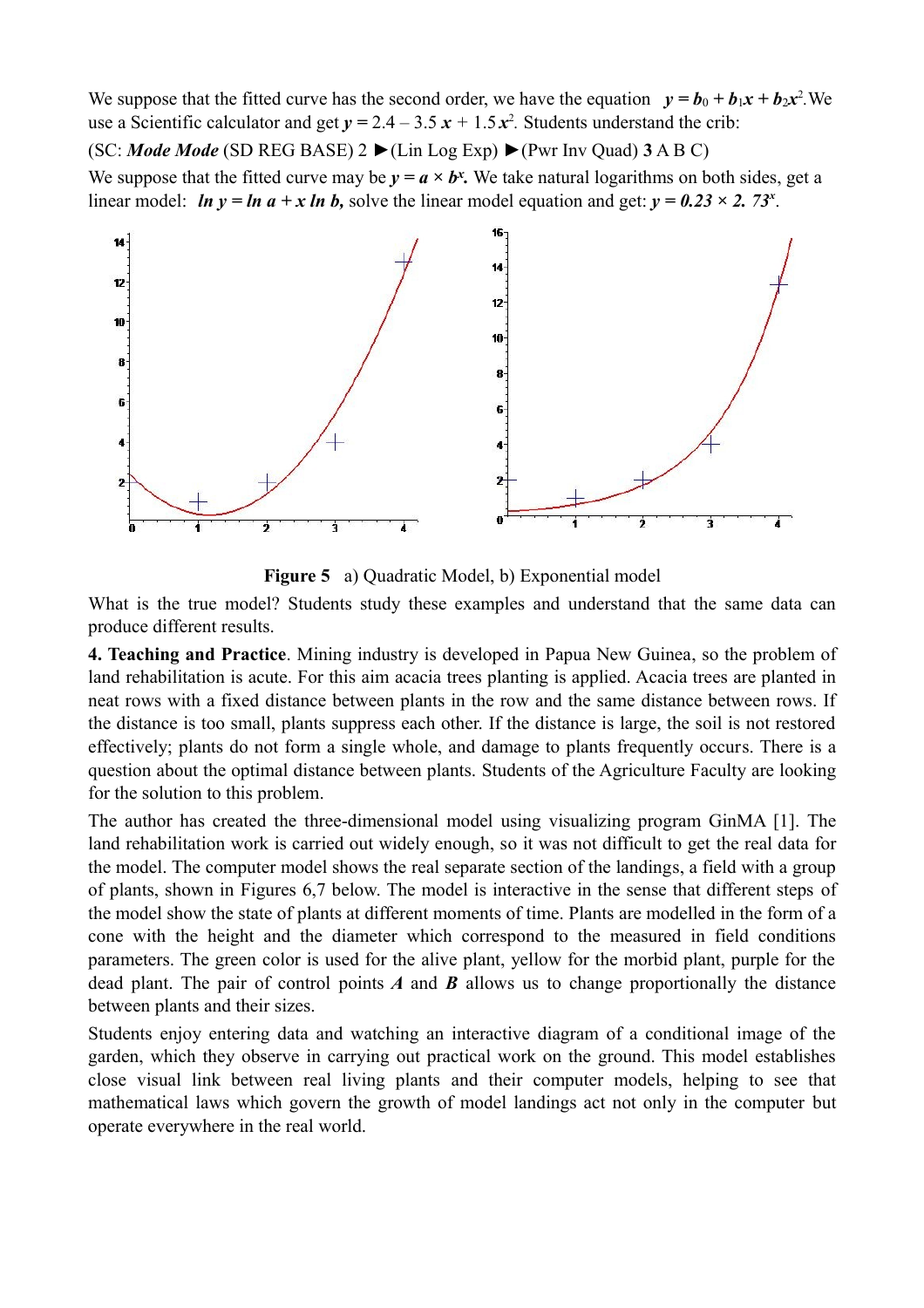

**Figure 6** a) Plants at the age of 2 month



**Figure 6** b) Plants at the age of 4 month

### **5. Conclusions**

The result of such work is usually given in the form of certain numerical values that characterize the level of knowledge. Control measurements were carried in the form of two assignments. The model of the wind which is dangerous for bridges was used, the photographs of the wind destruction were included in the text of the assignment. The data individual for each student was used, each data set depending the student's ID number (to prevent mass cribbing). The reference group comprised 140 students. There were over 100 students on the lecture. Approximately 75% of students correctly fulfilled transformations of the data set and found the confidence interval on the proposed data. However, a complete study of the results of the method applying could not be carried for the following reason. Students became involved in the political process, they decided to replace Prime Minister. Students boycott began, which resulted in riots, buildings arsons and the murder of one of students. As a result, the academic year was interrupted for 4 months with the subsequent loss of purity of the experiment.